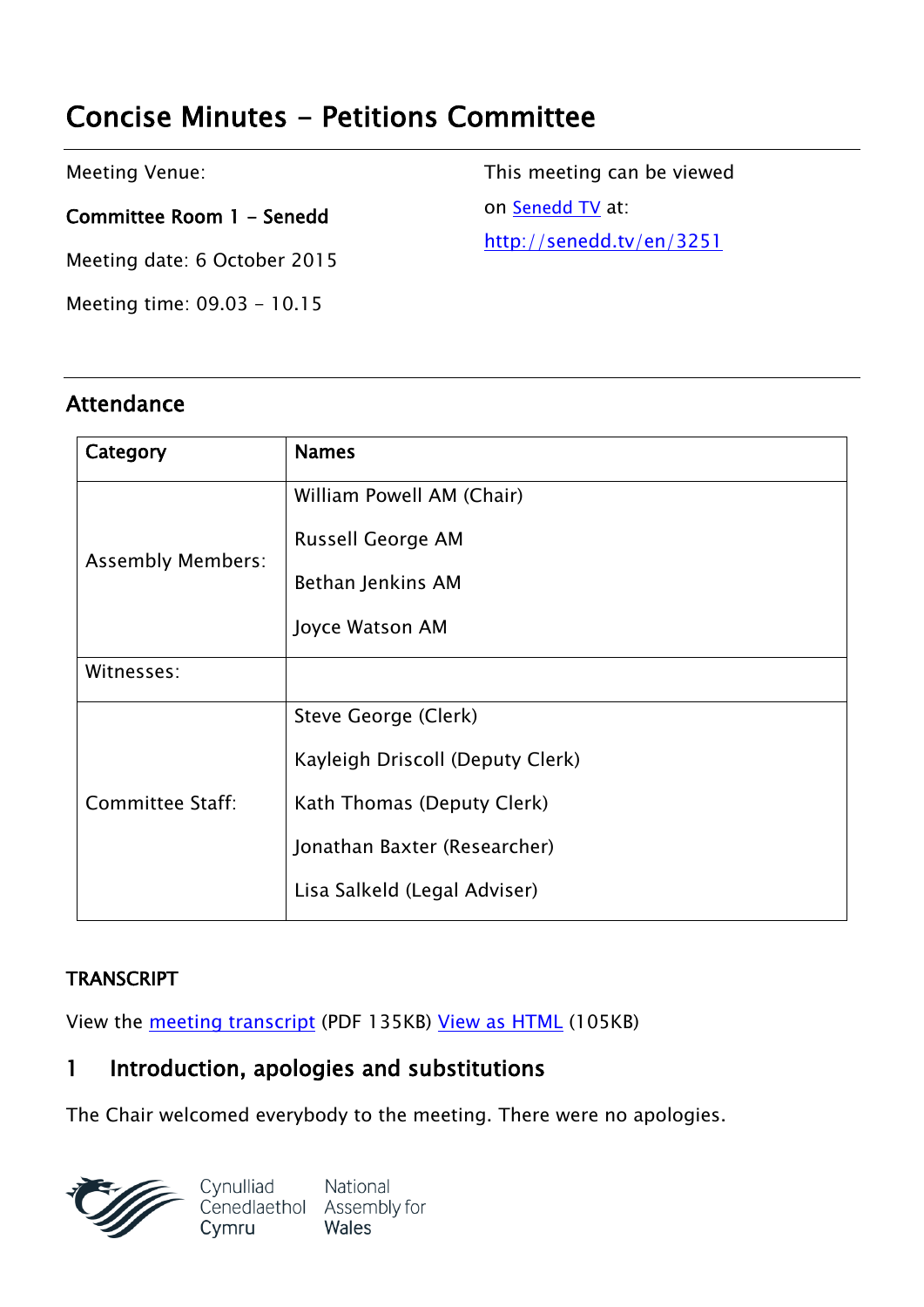# **2 New petitions**

#### **2.1 P-04-650 Scrap Local Government Councillors' Salaries**

William Powell declared the following relevant interest under Standing Order 17.24A: He is a Member of Powys County Council.

Russell George declared the following relevant interest under Standing Order 17.24A: He is a Member of Powys County Council.

The Committee considered correspondence on the petition for the first time and agreed to:

- write to Minister asking him to clarify some of the issues raised in the wording of the petition; and
- await the petitioner's views on the Minister's original letter.

### **2.2 P-04-652 Android and iOS - Welsh in the 21st Century**

The Committee considered correspondence on the petition for the first time and agreed to await the views of the petitioner before responding to the First Minister.

# **3 Updates to previous petitions**

#### **3.1 P-04-408 Child and Adolescent Eating Disorder Service**

Bethan Jenkins declared the following relevant interest under Standing Order 17.24A:

She is Chair of the Cross Party Group on Eating Disorders.

The Committee considered correspondence on the petition and agreed to draw together the history of the Committee's consideration of the issue and report to the Assembly before closing the petition.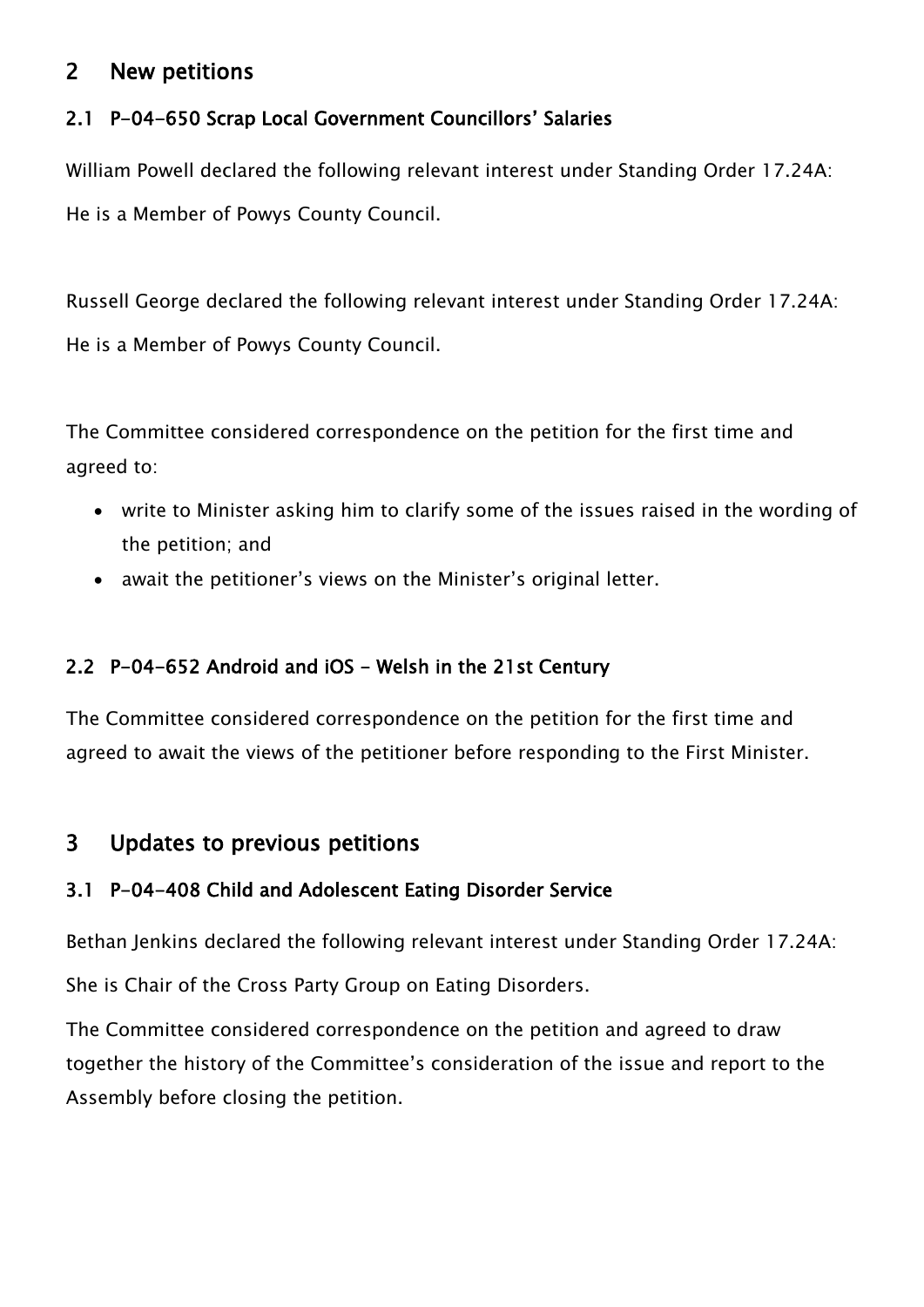#### **3.2 P-04-492 Diagnosis of autism in children**

The Committee considered correspondence on the petition and agreed to:

- await the publication of the Task and Finish Group's Report; and
- in the meantime, write to the Minister asking him to provide the Committee with a timeframe for the review and to ask for his views on Professor Trevor Purt's call for further policy guidance on the relative contributions of Community Child Health/Community Paediatrics and of CAMHS.

#### **3.3 P-04-532 Improving specialised neuromuscular services in Wales**

Bethan Jenkins declared the following relevant interest under Standing Order 17.24A:

She is Chair of the Cross Party Group on Muscular Dystrophy and Neuromuscular **Conditions** 

The Committee considered correspondence on the petition and agreed to:

- Pursue with Health Boards how the benefits of additional neuromuscular consultant time (as identified by ABMU in particular) can be realised across Wales; and
- write to the Health and Social Care Committee asking them to consider the issue as part of their forward work programme.

# **3.4 P-04-640 Bring Down the Age of Smears to 18**

The Committee considered correspondence on the petition and agreed to:

- give the petitioner more time to comment on the substantial information provided by the UK National Screening Committee; and
- seek her views on the recent letter from the Minister for Health and Social Services.

# **3.5 P-04-539 Save Cardiff Coal Exchange**

The Committee considered correspondence on the petition and agreed to await comments from the petitioner before considering further steps.